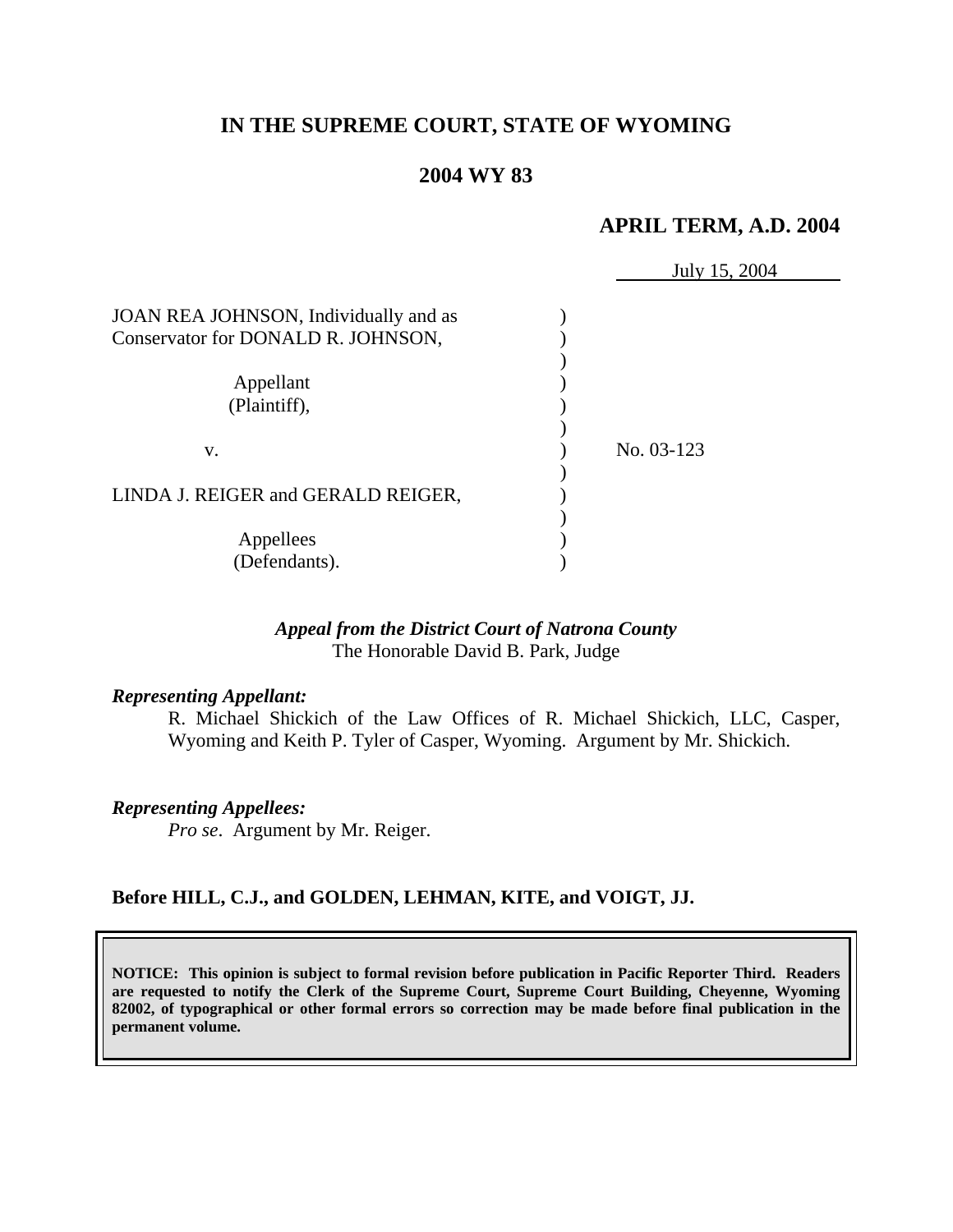**KITE**, Justice.

[¶1] Joan Rea Johnson (Mrs. Johnson), individually and as conservator for her husband, Donald R. Johnson (Mr. Johnson), filed claims for undue influence, constructive fraud, conversion and replevin against her daughter and son-in-law, Linda and Gerald Reiger (the Reigers), alleging that they wrongfully persuaded Mr. and Mrs. Johnson to transfer over to them 596 shares of stock in the Johnson family ranch valued at \$1,500 per share. The claims against the Reigers were tried to a jury but at the close of Mrs. Johnson's case the district court entered judgment as a matter of law for the Reigers. Mrs. Johnson appeals that judgment and we reverse, holding that questions of fact existed for jury determination on the claims of undue influence, constructive fraud and conversion.

### **ISSUES**

[¶2] Mrs. Johnson raises the following issues:

(1) Whether the trial court improperly analyzed the law of undue influence when it entered judgment as a matter of law on this claim.

(2) Whether the trial court improperly analyzed the law of constructive fraud when it entered judgment as a matter of law on this claim.

(3) Whether the trial court improperly analyzed the law of conversion when it entered judgment as a matter of law on this claim.

(4) Whether the trial court erred when it denied plaintiffs the opportunity to amend the pleadings to conform to the evidence.

(5) Whether the trial court improperly decided damage questions, rather [than] allowing the jury, when it entered judgment as a matter of law.

[¶3] The Reigers, appearing *pro se*, did not present any issues for review.

### **FACTS**

[¶4] The Rim Rock Ranch, located in Natrona County, Wyoming, has been owned and operated by the Johnson family since it was homesteaded in the early 1900s. Mr. and Mrs. Johnson were married in 1946 and have lived and worked on the ranch since that time. When Mr. Johnson's father passed away, ownership of the ranch passed to Mr. Johnson and his brother, and Mr. Johnson took over ranch operations.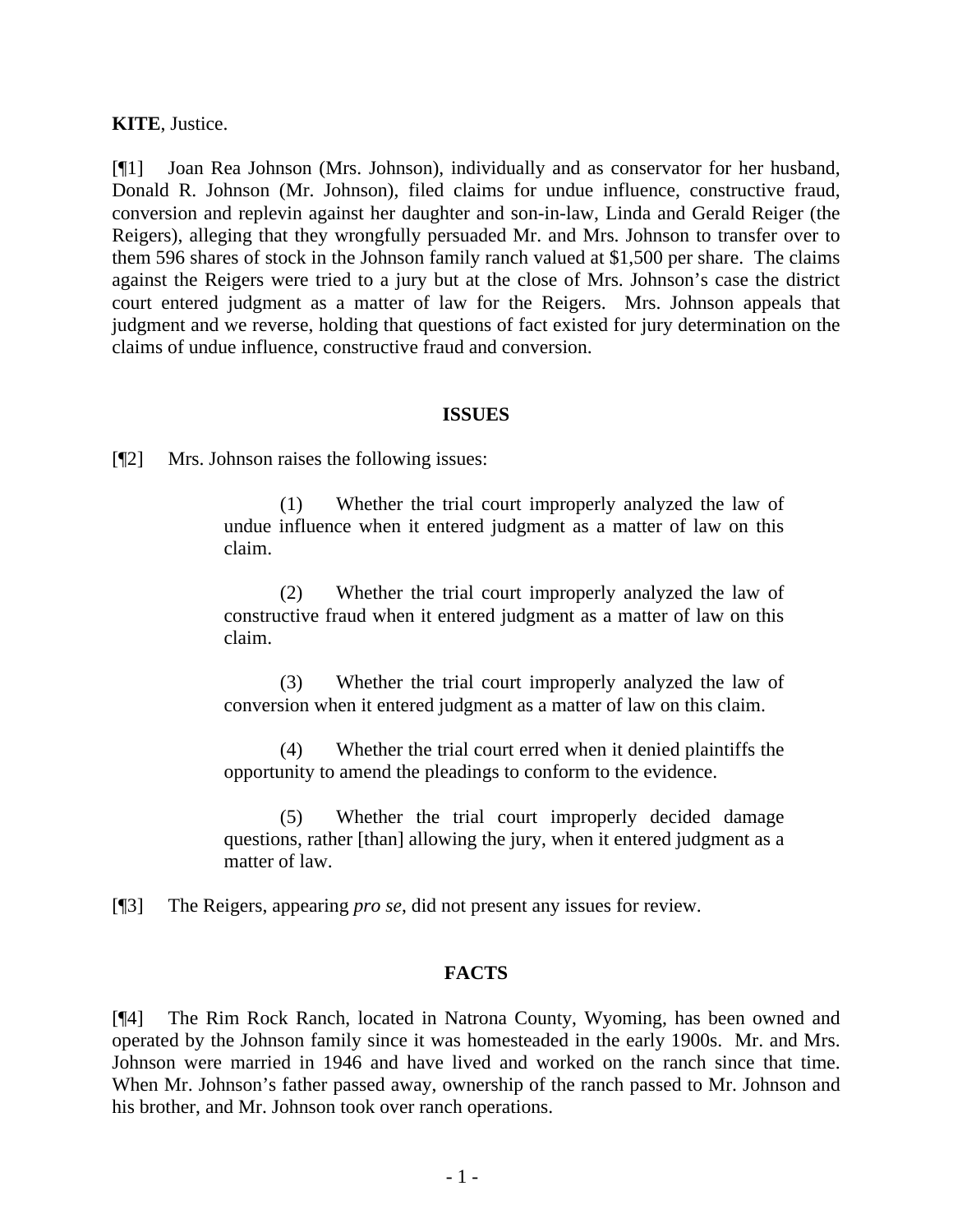[¶5] In 1999, Mr. Johnson fell ill, and the Reigers moved him to Denver to be near them while he recuperated. Not long thereafter, Mrs. Johnson was diagnosed with congestive heart failure. Mr. Johnson was subsequently declared legally incompetent and Mrs. Johnson was appointed guardian.

[¶6] Up until his illness in 1999, Mr. Johnson took care of the couple's financial affairs. Mrs. Johnson had not been involved in and had no knowledge of the ranch finances. After Mr. Johnson's illness, a family meeting was convened at the ranch over Labor Day 1999 and was attended by Mrs. Johnson, the Reigers, the Johnsons' other daughter Melissa Larson and her husband Tim, and the Johnsons' son Johnny Johnson and his wife Patty. The Johnsons' other son Paul was not present at the meeting. The purpose of the meeting was to assist Mrs. Johnson in figuring out the couple's finances. During the weekend, the family discovered that Mr. Johnson had been covering expenses with credit cards and had incurred \$54,000 in credit card debt. At this, and subsequent meetings, family members devised a plan for payment of the credit card debt whereby each of the four Johnson children would be responsible for one-quarter of the debt. In exchange for their assumption of the debt, Mrs. Johnson would transfer the stock in the ranch to the four children. In all, Mrs. Johnson claimed she transferred to her four children 596 of the 614 shares held by her and Mr. Johnson. Valued at \$1,500 per share, the total value of the transferred stock was \$894,000.

[¶7] In May of 2001, Mrs. Johnson filed a complaint against three of her children claiming undue influence, conversion, constructive fraud, replevin and civil conspiracy. Prior to the filing, the oldest son, John, returned the stock he had received to his mother. After the complaint was filed, Paul Johnson and Melissa Larson returned the stock they had received and were dismissed from the action. The case went to trial against the Reigers, who appeared in the action *pro se,* as they do on appeal. Mrs. Johnson proceeded on the theory that, due to her husband's illness, her own poor health, her lack of knowledge and experience with financial matters, and her reliance on Mr. Reiger who allegedly had some expertise in financial matters, she was unduly influenced into transferring stock in exchange for her children's assumption of a debt – stock of significantly greater value than the debt assumed. On the third day of trial, after the close of Mrs. Johnson's case-in-chief, the trial court granted the Reigers' *sua sponte* motion for judgment as a matter of law, holding in relevant part as follows:

> (1) undue influence is not an independent cause of action under Wyoming law, and although undue influence may be considered in connection with the plaintiff's other claims, plaintiffs presented no evidence that they actually were

> influenced by the defendants, whether unduly or otherwise; (2) constructive fraud is an equitable claim and the plaintiffs failed to offer evidence that the defendants had any legal or equitable duty to the plaintiffs, or that, assuming such a duty existed, there was a breach of this duty; (3) plaintiffs' conversion claim fails because plaintiffs transferred title to the stock at issue and there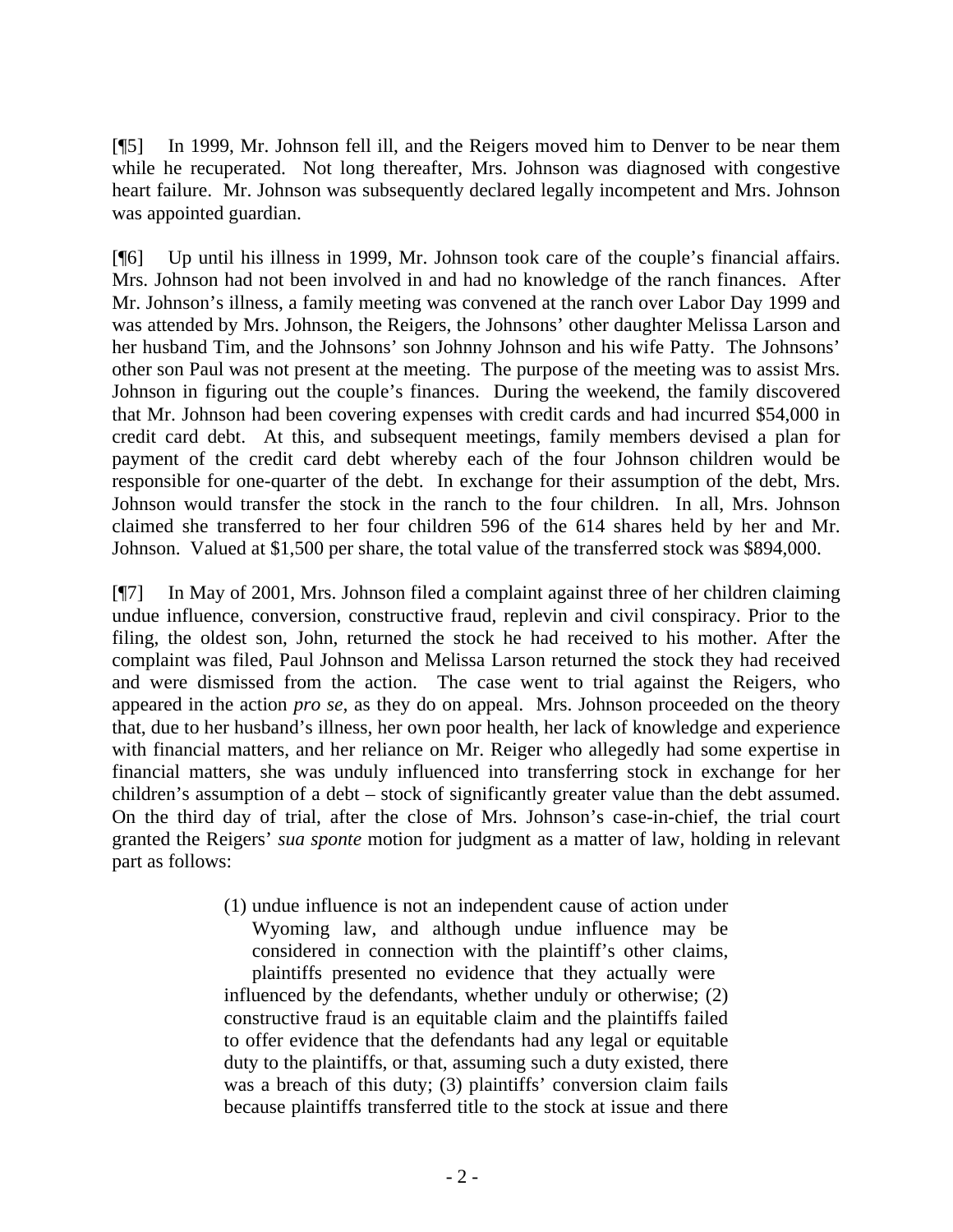is no evidence that the transfer was the result of undue influence by the defendants under the definitions of undue influence that exist in Wyoming case law; . . .

The trial court determined the maximum number of shares at issue was 144 shares and held the Reigers were entitled to retain that number of shares. Mrs. Johnson timely appealed, claiming that 225 shares with a value of \$337,500 were at issue and that sufficient evidence was presented on her claims of undue influence, conversion and constructive fraud to warrant denial of the Reigers' motion for judgment as a matter of law.

#### **STANDARD OF REVIEW**

[¶8] Judgment as a matter of law should be granted cautiously and sparingly. *Dewey v. Wentland*, 2002 WY 2, 1 28, 38 P.3d 402, 1 28 (Wyo. 2002). However, where the evidence is not legally sufficient to support a claim, the district court has an obligation to enter such a judgment. *Id*. We review de novo a decision to grant or deny judgment as a matter of law, meaning we examine the record anew affording no deference to the district court's views. *Id*. The test is whether the evidence appearing in the record is such that reasonable persons could reach but one verdict. *Id*. We view the evidence in the light most favorable to the nonmoving party, giving that party the benefit of all reasonable inferences that may be drawn from the evidence. *Id*. When the evidence permits more than one reasonable inference or the inferences favorable to the moving party are subject to doubt, the matter is properly for the jury to decide and a motion for judgment as a matter of law must be denied. *Id*.

#### **DISCUSSION**

#### 1. *Undue Influence*

 $\overline{a}$ 

[¶9] Mrs. Johnson claims the district court improperly analyzed the law of undue influence when it granted the Reigers' motion. She claims, first, the district court erred in summarily concluding there was no confidential relationship between the parties as required for an undue influence claim; second, the district court erred when it held in essence that an undue influence claim cannot be established by circumstantial evidence; and, third, even under the strictest of standards, the evidence was sufficient to withstand the motion and submit the issue of undue influence to the jury. The Reigers respond generally that the evidence presented by Mrs. Johnson did not substantiate her allegations and was disproved by other evidence presented to the district court.<sup>1</sup> We hold that the district court erred in granting the Reigers' motion for judgment as a matter of law.

<sup>&</sup>lt;sup>1</sup> In their *pro se* brief, the Reigers do not directly address the issues presented by Mrs. Johnson. Instead, their four page brief consists primarily of assertions that Mrs. Johnson failed to comply with various court rules, fabricated and distorted the facts and generally failed to produce evidence to support her claims. They also accuse appellate counsel of attempting to deceive this Court and having a personal conflict with them. The Reigers' assertions either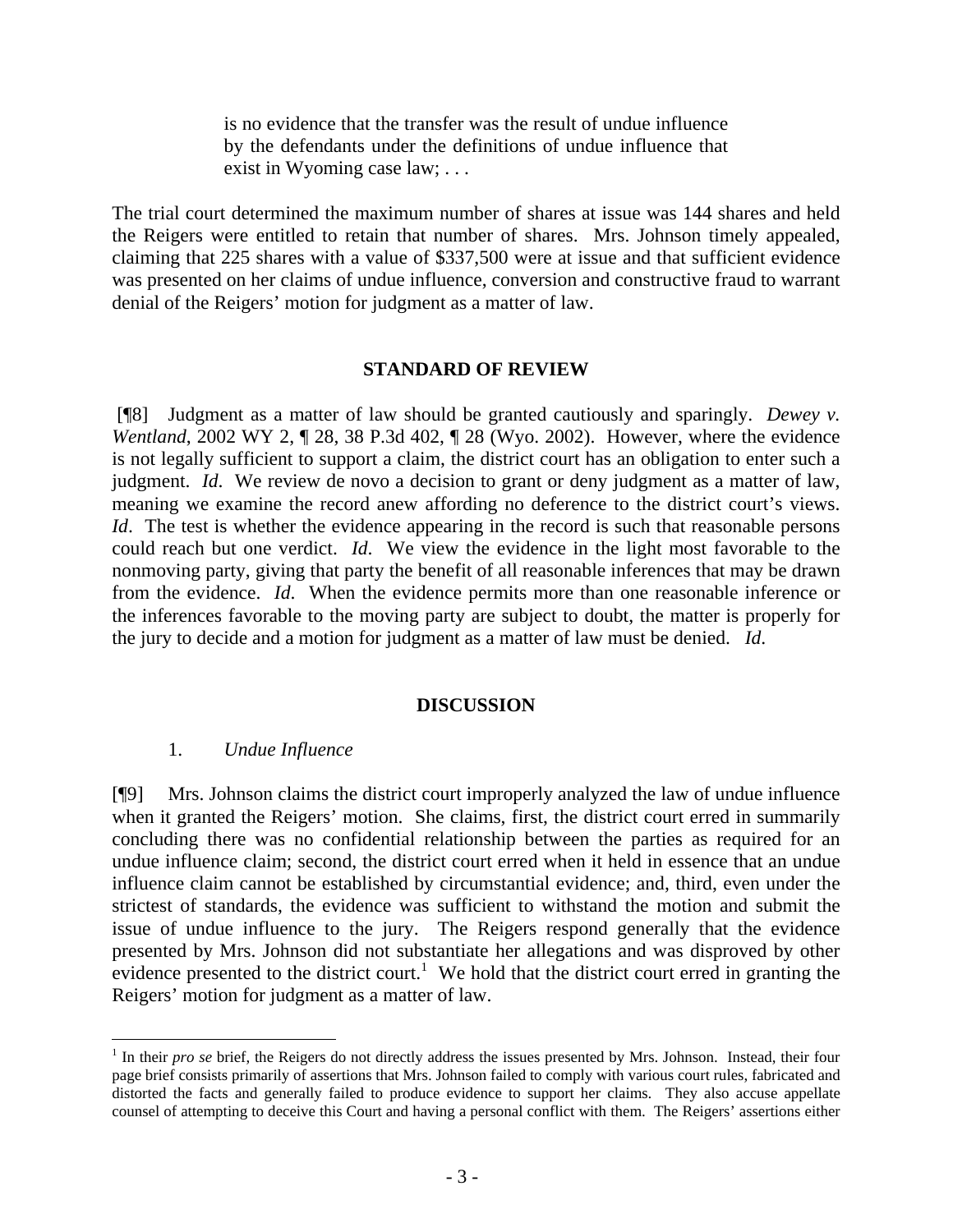[¶10] Contrary to the district court's conclusion that undue influence is not an independent cause of action in Wyoming, this Court has recognized the claim in a number of cases involving *inter vivos* or testamentary transactions. *Marchant v. Cook*, 967 P.2d 551 (Wyo. 1998); *Bowers v. Hawkey*, 837 P.2d 78 (Wyo. 1992); *In re Estate of Waters v. Holkan*, 629 P.2d 470 (Wyo. 1981). In order to prove undue influence in an *inter vivos* transaction, the plaintiff must show: 1) opportunity to control; 2) a condition permitting subversion; and 3) activity on the part of the person charged. *Marchant*, 967 P.2d at 558. We have said transactions will be carefully scrutinized where the parties involved have a confidential relationship. *Id*. Once the person seeking to void the transaction establishes that a confidential relationship existed between the grantor and grantee, the burden shifts to the grantee to prove the transaction was fair and conducted in good faith. *Id*. The party asserting the claim must present evidence showing the actual application of control and undue influence by the party charged with exercising undue influence. *Id*.

[¶11] In the context of an undue influence claim, the existence of a family relationship alone is not enough to establish the requisite confidential relationship. *Walsh v. Walsh*, 841 P.2d 831, 835 (Wyo. 1992). Such a relationship can be shown, however, by evidence that one party is under the domination of another or, because of the relation between them, is justified in assuming that the other party will not act in a manner inconsistent with his or her welfare. *Johnson v. Soulis*, 542 P.2d 867, 874 (Wyo. 1975); *Walsh*, 841 P.2d at 834. A grantor's dependence on the grantee may also create a confidential relationship. *Perry v. Vaught*, 624 P.2d 776, 783 (Wyo. 1991); *Walsh*, 841 P.2d at 835.

[¶12] We applied these factors in *Marchant* to uphold summary judgment on an undue influence claim where the party asserting the claim testified she had no facts tending to show that the party against whom she alleged the claim exercised control over, manipulated or directed the grantor to transfer the stock at issue and, in fact, had no information whatsoever concerning the grantor's reasons for making the transfer. We concluded from this testimony that the undue influence claim was based upon suspicion rather than actual facts. *Id*. at 558. We said the evidence was insufficient to show that the grantor's mental abilities were failing or that the party charged with undue influence was aware his abilities were failing. *Id*. We also held specific evidence proving the exertion of undue influence or control was required. *Id*.

[¶13] We reached the same result in *Estate of Short*, 785 P.2d 1167, 1171 (Wyo. 1990), affirming summary judgment on an undue influence claim where no evidence was presented that the party against whom the claim was made controlled or influenced the transaction at issue and two witnesses testified the grantor managed his own financial affairs. Likewise, we affirmed a summary judgment in *Walsh*, 841 P.2d at 835, where there was no showing of a confidential relationship, dependency or reliance by the grantor or involvement in the transaction by those charged with undue influence.

are not responsive to the issues raised or are not supported by cogent argument or appropriate citation to the record and legal authority. We, therefore, do not address them.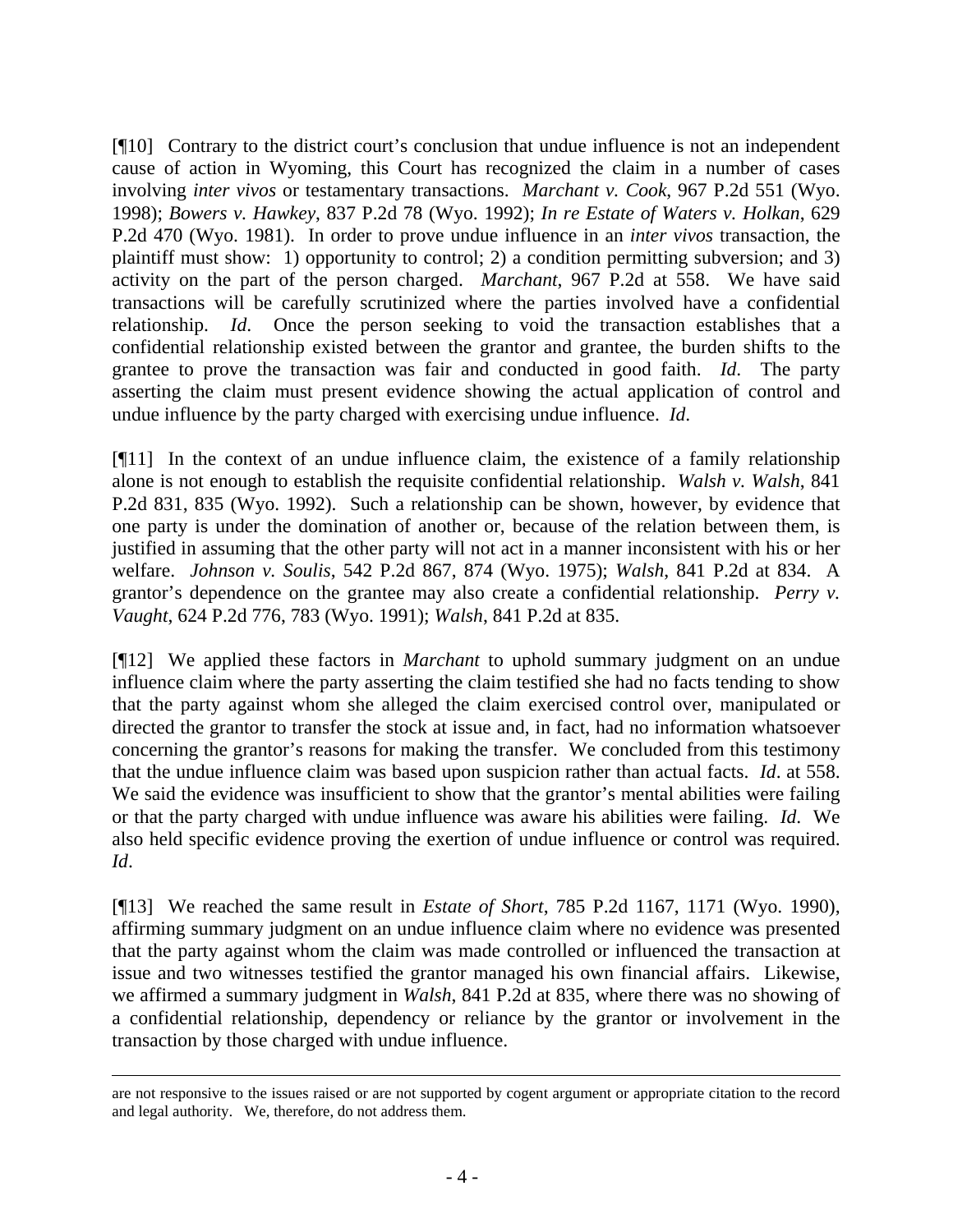[¶14] In contrast, in *Bowers*, 837 P.2d 78 (Wyo. 1992), we affirmed the trial court's finding of undue influence where the evidence presented showed in pertinent part:

> [The grantor]'s condition and situation were such that he needed guidance, direction, and advice on business and legal matters. The [grantees] recognized this and, in fact, provided such assistance. . . . [They] accompanied [him] on trips to the attorney's office and helped counsel and advise him in the course of the proceedings. . . .

> [The grantor] trusted the [grantees] and believed that they were looking out for his best interest.

. . .

l

The [grantees'] close and confidential relationship with [the grantor] provided them an opportunity to exert influence and control, and [the grantor's] mental condition and alcoholism certainly were such as to permit subversion. There was activity on the part of the [grantees]. They guided [the grantor] through business and legal matters and then into execution of the subject lease.

[¶15] With this precedent in mind, we examine the evidence supporting Mrs. Johnson's undue influence claim.<sup>2</sup> Mrs. Johnson testified Mr. Johnson took care of the ranch finances and she had no understanding of their financial affairs when he became ill in August of 1999. She testified that after the Reigers took Mr. Johnson to Denver and she was diagnosed with congestive heart failure, she turned to her children because she "needed help to figure out where [she] was headed." She testified that she looked specifically to Mr. Reiger for help because he had the most business experience of all her children and in-laws.

[¶16] Mrs. Johnson testified that before the Labor Day family meeting, her children told her to work up a yearly budget, which she attempted to do despite her limited knowledge of financial matters such as property and income taxes. During the Labor Day weekend, Mrs. Johnson's daughter, Melissa, discovered the credit card statements as she was looking through papers in Mr. Johnson's office. The children informed Mrs. Johnson about the \$54,000 credit card debt that weekend.

 $2^2$  The Reigers point to no evidence supporting the trial court's decision. In fact, their brief is devoid of any mention of any evidence presented at trial and contains no references to the district court record. We have long held to the rule that while we may make allowances for *pro se* litigants, they are not excused from compliance with the Wyoming Rules of Appellate Procedure. *Kelley v. Watson*, 2003 WY 127, 77 P.3d 691, 692 (Wyo. 2003). While we proceed to address the issues framed by Mrs. Johnson, we note that the Reigers' brief was of no assistance to this Court in resolving the issues presented.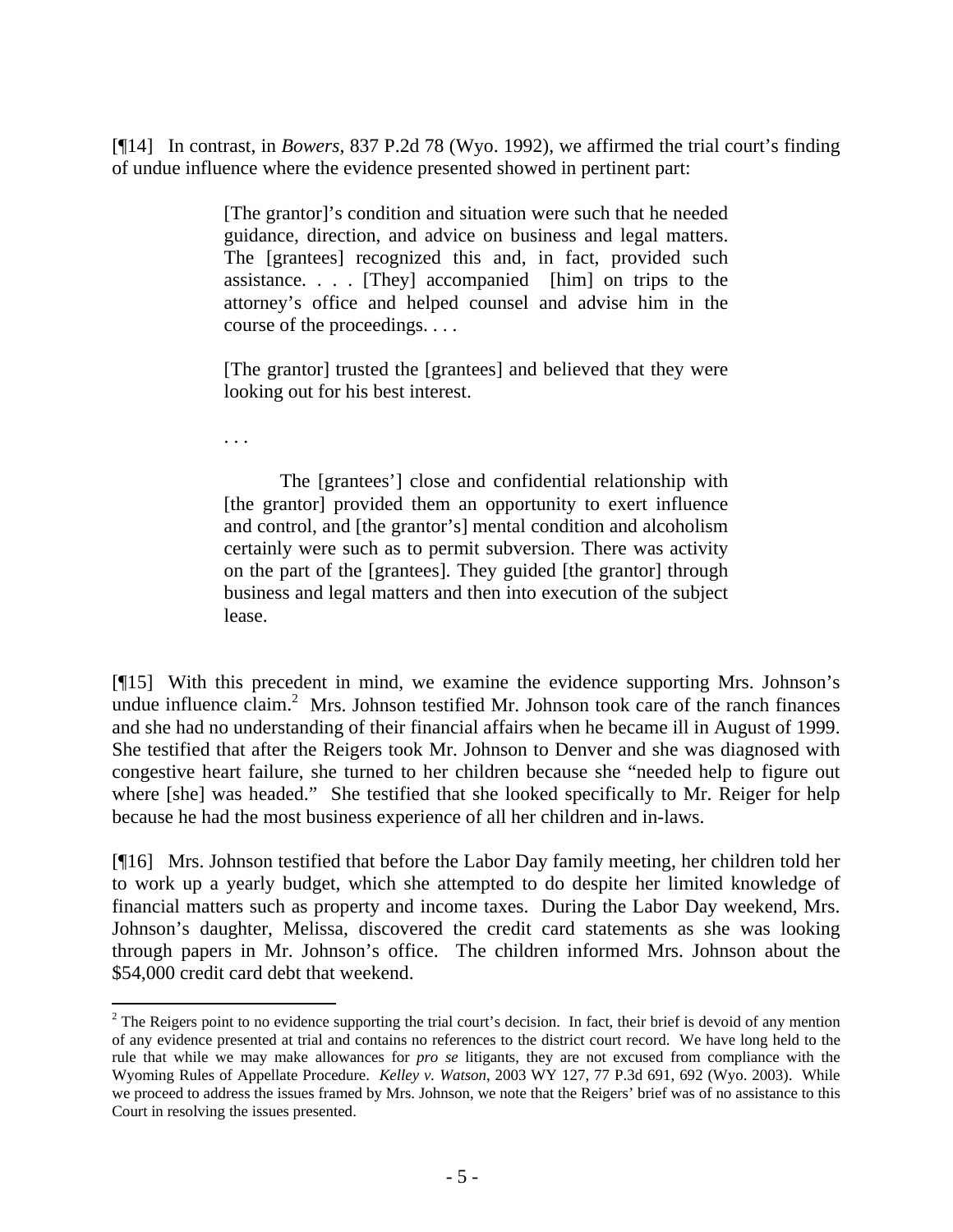[¶17] Later in September, Mr. and Mrs. Johnson, their daughter Melissa, their son John and his wife Patty, and Mr. Reiger met with a lawyer and an accountant. Mrs. Johnson testified that Mr. Reiger had an agenda prepared, which was followed during the meeting, and she relied upon him during the meeting. After the meeting, she received pressure from the Reigers to transfer the stock. During this same time, Mrs. Johnson went back to the doctor and learned she had other serious health problems. She testified she thought at the time her days were numbered. She also learned during this time frame that her son Paul had suffered a heart attack.

[¶18] The day after she learned about Paul's heart attack, Mrs. Johnson's son-in-law Tim Larson arrived at the ranch from Colorado. Mrs. Johnson signed over her stock certificates, retaining ten shares for Mr. Johnson and eight shares for herself and giving the remainder of the stock she and Mr. Johnson owned to Mr. Larson. She testified her children suggested she transfer the stock and she did not understand the consequences of the transfer, did not know how much the stock was worth, was feeling overwhelmed at the time and gave the certificates to her son-in-law because she did not believe she was going to live much longer. She also testified she thought she and her children and their families were working together as a family to figure out the finances.

[¶19] Mr. Reiger testified that the idea for the transfer of stock to the Johnsons' children was his and he proposed it to the rest of the family at the Labor Day meeting. He also testified that he never told Mrs. Johnson that the "gift" of stock was worth considerably more than the \$54,000 debt payment in return for which the stock transfer was made a condition. Mrs. Reiger confirmed that it was her husband who made the proposal for paying off the \$54,000 debt in return for the stock transfer.

[¶20] Bruce Kahn, M.D., a psychiatrist specializing in geriatric psychiatry, testified that in his opinion Mr. Johnson was suffering from unequivocal dementia and would not have had sufficient mental capacity to engage in financial transactions or manage his own personal or financial affairs in the fall of 1999. Douglas McLaughlin, the attorney the family met with in September 1999, also testified that Mr. Johnson was not competent to discuss financial decisions. As for Mrs. Johnson, Dr. Kahn testified that in his opinion she was under considerable to extreme emotional distress due to the events occurring in her life in August and September of 1999 and was extremely susceptible to undue influence. Mr. McLaughlin similarly testified that Mrs. Johnson did not look well and did not seem to understand the financial matters being discussed. He testified that he had the impression Mr. Reiger was involved in the financial planning profession and that he and Mrs. Johnson's children dominated the meeting.

[¶21] Viewing this evidence in the light most favorable to Mrs. Johnson and giving to her all reasonable inferences that may be drawn from it, we conclude the evidence presented raised the inference that the Johnsons' decision to transfer the shares of stock to their children was unduly influenced by the Reigers. Mrs. Johnson presented evidence from which it might be concluded that a confidential relationship existed between herself and the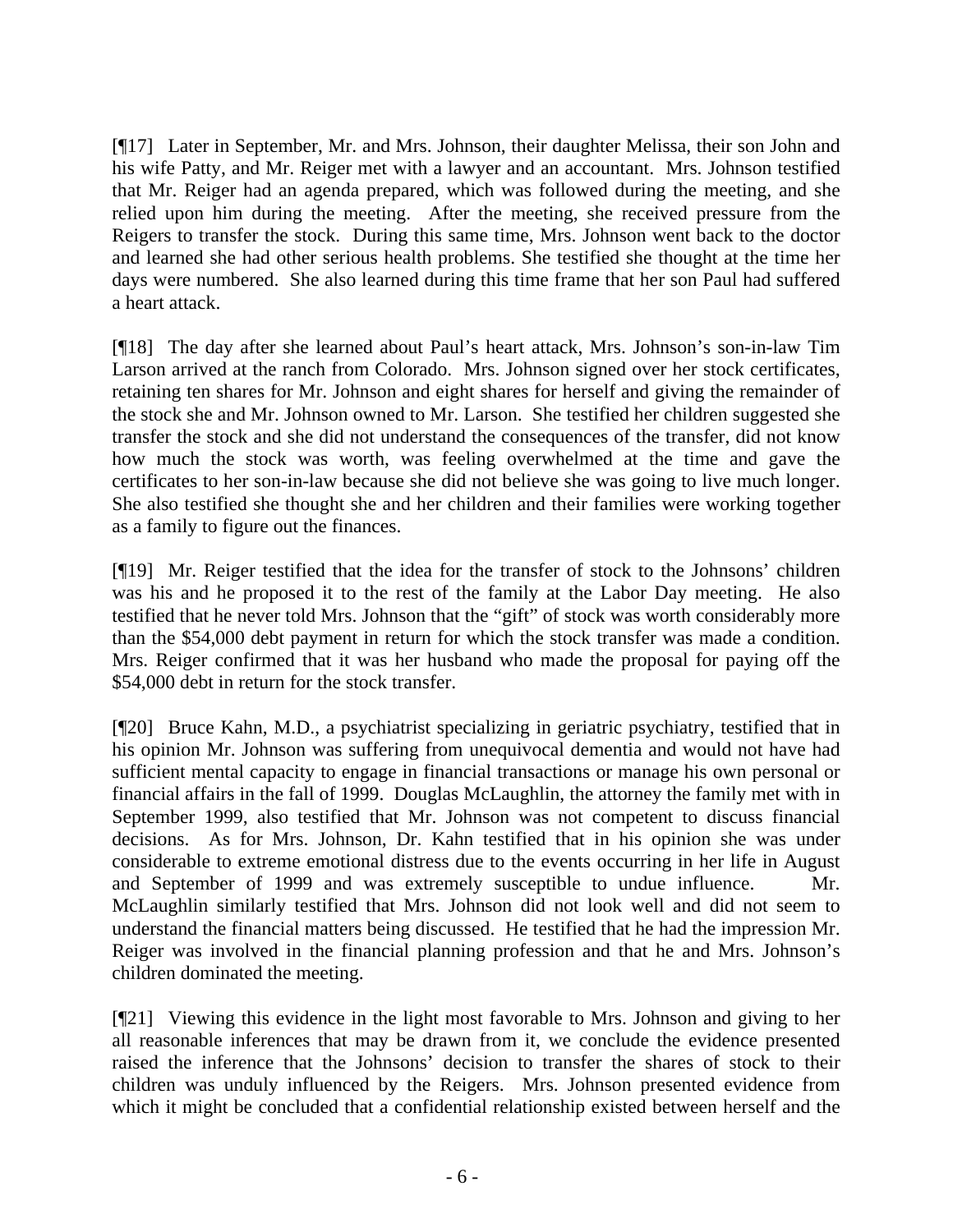Reigers, i.e. that she was dependent upon them for advice in sorting out her financial affairs and was justified in assuming they would not act in a manner inconsistent with her welfare. *Perry*, 624 P.2d at 783. Borrowing the language from *Bowers* 837 P.2d at 80, the evidence presented raised an inference that Mrs. Johnson's "condition and situation were such that [she] needed guidance, direction and advice on [financial] matters" and that the Reigers "recognized this and, in fact, provided such assistance." Additionally, as in *Bowers*, a reasonable inference could be made that the Reigers' active involvement in Mrs. Johnson's financial affairs after Mr. Johnson's illness "provided them an opportunity to exert influence and control" and Mrs. Johnson's own health problems combined with the other recent and ongoing events in her life permitted subversion. Also as in *Bowers*, there was activity on the part of the Reigers, who helped guide Mrs. Johnson through her financial difficulties and came up with the plan for payment of the debt in exchange for transfer of the stock. Although *Bowers* involved more compelling facts which showed the grantor depended upon others for his care, suffered mental limitations, was unable to make responsible decisions and was highly susceptible to the influence of others, facts that were not present in Mrs. Johnson's case, we conclude the evidence, viewed in the light most favorable to Mrs. Johnson, was sufficient at least to raise an inference that a confidential relationship existed, shifting the burden to the Reigers to show the transaction Mr. Reiger proposed was fair and conducted in good faith. The entry of judgment as a matter of law was not appropriate on the undue influence claim but was properly a matter for the jury to decide.

## 2*. Constructive Fraud*

[¶22] Constructive fraud has been defined as consisting of all acts, omissions, and concealments involving breaches of a legal or equitable duty resulting in damage to another, and exists where such conduct, although not actually fraudulent, ought to be so treated when it has the same consequence and legal effects.

*In re Estate of Borton*, 393 P.2d 808, 812 (Wyo. 1964). The district court held Mrs. Johnson's constructive fraud claim failed because she presented no evidence that the Reigers owed her a legal or equitable duty.

[¶23] Whether a duty exists is a question of law for the court to decide. *Lee v. LPP Mortg. Ltd.*, 2003 WY 92,  $\parallel$  20, 74 P.3d 152,  $\parallel$  20 (Wyo. 2003). The existence of a duty is "to be determined by reference to the body of statutes, rules, principles and precedents which make up the law; and it must be determined only by the court." *Id*., quoting W. Page Keeton, *Prosser & Keeton on the Law of Torts* § 37 (5th ed.1984). Once it is determined that a duty exists as a matter of law, then any claimed breach of that duty presents a question of fact to be resolved by the trier of fact. *Id.* 

[¶24] Ordinarily, for a duty to arise under circumstances like those presented in this case, a fiduciary or other similar relation of trust and confidence must exist between the parties. *Id*., ¶ 21. Two basic types of fiduciary relationships exist. *Id*. The first type is based on formal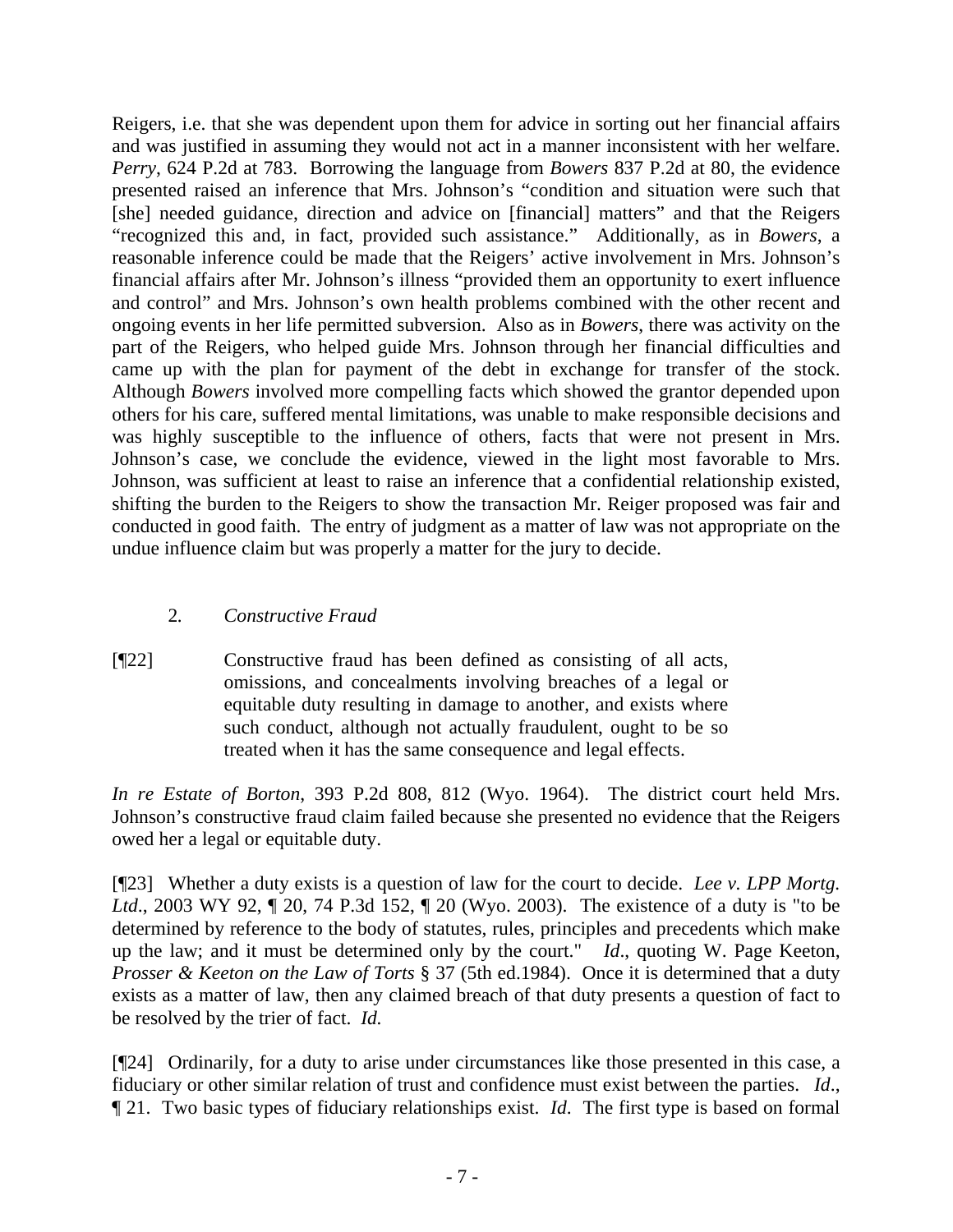legal relationships, such as trustee-beneficiary, partnership, attorney-client, and principalagency relationships, and is clearly not applicable to the Johnsons' claim against the Reigers. The second type is an informal fiduciary relationship, which is implied in law due to the factual situation surrounding the involved transaction, and the relationship of the parties to each other and to the transaction. *Id*. This second type of relationship is often called a confidential relationship and would be considered a relation of trust and confidence. *Id*. When determining whether the second type of fiduciary relationship exists, we are to consider the relationship of the parties to each other and to the transaction. *Id*. Such a relationship exists when one party has gained the confidence of the other and purports to act or advise with the other's interests in mind. *Id*.

[¶25] Fiduciary relationships are extraordinary and not easily created. *Id*. Because they carry significant legal relationships, they cannot be the product of wishful thinking. *Id*. They are not created by the unilateral decision to repose trust and reliance, but derive from the conduct or undertaking of the purported beneficiary. *Id*.

[¶26] Viewing the evidence presented by Mrs. Johnson in the light most favorable to her, we hold that sufficient evidence was presented to overcome the motion for judgment as a matter of law and submit the constructive fraud claim to the jury. Upon submission of the claim, the jury's task was to determine the factual issue of whether the relationship of the parties was one of trust and confidence. In the event of a jury finding that such a relationship existed, an implied-in-law duty existed, as a matter of law, on the part of the Reigers and it was then for the jury to determine whether they breached that duty. This implied-in-law duty is based upon the relationship of the parties to each other and to the transaction. It derives from the evidence presented that the Reigers undertook to act with the Johnsons' benefit in mind and, by that undertaking, assumed a duty of honest advice and full disclosure. Whether or not a jury would have concluded the duty was breached, sufficient evidence existed to withstand the Reigers' motion for judgment as a matter of law.

### 3*. Conversion*

[¶27] The district court held Mrs. Johnson's claim for conversion failed because she "transferred title to the stock at issue and there is no evidence that the transfer was the result of undue influence by the [Reigers]." Mrs. Johnson contends the Reigers obtained the stock by means of undue influence, which by definition is a conversion. As we have said, undue influence constitutes an independent claim in Wyoming. We have defined the tort of conversion as any distinct act of dominion wrongfully executed over one's property in denial of his right or inconsistent therewith. *Albrecht v. Zwaanshoek Holding En Financiering, B.V*., 816 P.2d 808, 813 (Wyo. 1991). We said in *Marchant,* 967 P.2d at 556:

> Conversion occurs when a person treats another's property as his own, denying the true owner the benefits and rights of ownership. In order to establish a conversion claim, a plaintiff must show that: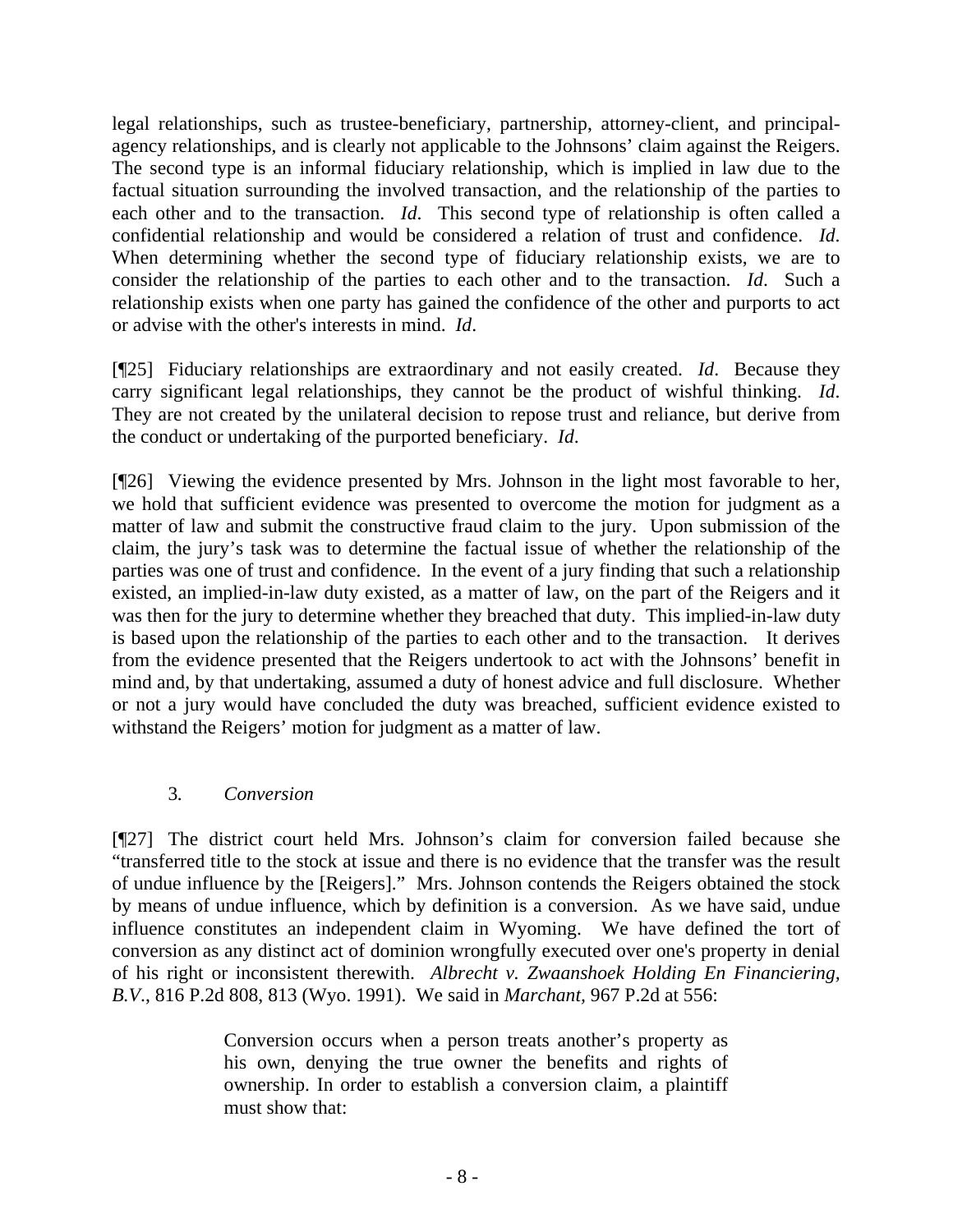(1) he had legal title to the converted property; (2) he either had possession of the property or the right to possess it at the time of the conversion; (3) the defendant exercised dominion over the property in a manner which denied the plaintiff his rights to use and enjoy the property; (4) in those cases where the defendants lawfully, or at least without fault, obtained possession of the property, the plaintiff made some demand for the property's return which the defendant refused; and (5) the plaintiff has suffered damage by the loss of the property.

Given the elements necessary to state a claim for conversion, elements distinctively different than the elements of undue influence, Mrs. Johnson's argument that undue influence is by definition conversion is without merit. The two are separate claims requiring proof of different elements.

[¶28] Applying the elements of conversion, we held in *Marchant*, 967 P.2d at 556, that a conversion claim was not proven where the plaintiff failed to prove she had legal title to the property or the right of possession at the time it was converted. We said the fact that she was the property owner's daughter and allegedly an heir of his estate and beneficiary under his trust was not sufficient to support her conversion claim. *Id*. Absent evidence that the plaintiff enjoyed legal title or possessed an immediate right of possession to the disputed property at the time it was converted, we said summary judgment was proper. *Id*.

[¶29] Unlike the party asserting the conversion claim in *Marchant*, the Johnsons had legal title to the stock at the time it was allegedly converted by the Reigers. There was no dispute that the Johnsons held the stock in their name before they transferred it allegedly as a result of the Reigers' undue influence. On this basis, Mrs. Johnson argues the district court erred in entering judgment for the Reigers on her conversion claim.

[¶30] In *Kenyon v. Abel*, 2001 WY 135, ¶ 11, 36 P.3d 1161, ¶ 11 (Wyo. 2001), we said conversion occurs when a person treats another's property as his own, denying to the true owner the benefits and rights of ownership. This statement arguably suggests that title to the property must remain in the party alleging conversion for the claim to survive. However, we also said in *Kenyon* that a converter's title to stolen property is void, arguably suggesting that conversion can occur even where legal title to the property is transferred to the converter. In *Western Nat. Bank of Casper v. Harrison,* 577 P.2d 635, 640 (Wyo. 1978) we said, "the actual conversion occurred when the defendant improperly took and then transferred title to the mobile home to Darlington," again implying that the party claiming conversion need not retain title to the property but that conversion can occur where title is transferred. Similarly, Black's Law Dictionary references "direct conversion", defining it in pertinent part as the act of wrongfully assuming title to property of another in oneself. *Black's Law Dictionary* 333